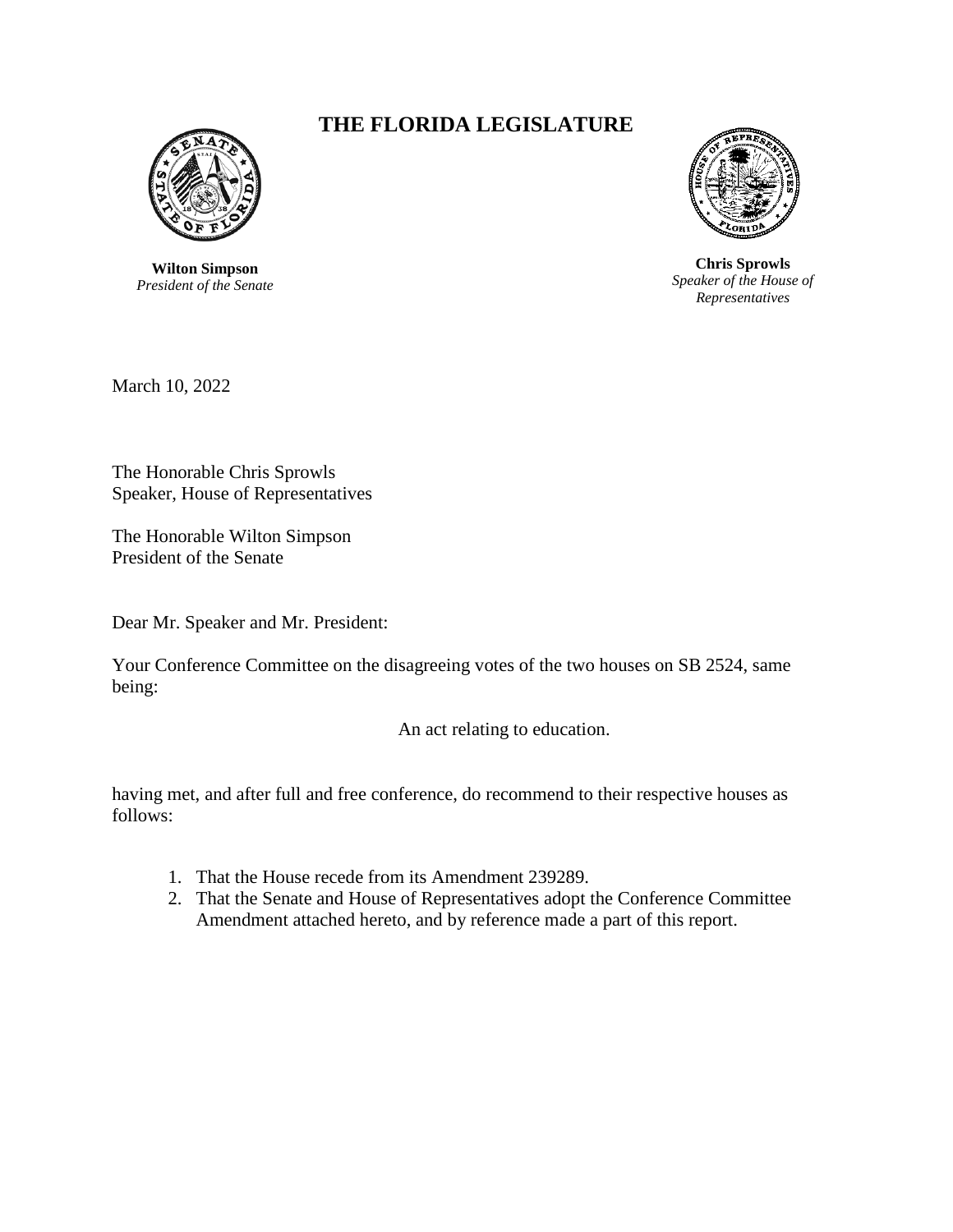*Representative Bryan Avila, At Large Representative Robin Bartleman*

*Representative Colleen Burton, At Large Representative James Bush , At Large*

*Representative Ben Diamond, At Large Representative Nick DiCeglie*

*Representative Nicholas X. Duran, At Large Representative Anna V. Eskamani*

*Representative Joseph Geller, At Large Representative Erin Grall, At Large*

*Representative Michael Grant, At Large Representative Michael Grieco*

*Representative Jay Trumbull, Chair Representative Rene Plasencia, Chair* 

*Representative Randy Fine, Chair Representative Ramon Alexander, At Large*

*Representative Vance Arthur Aloupis, Jr. Representative Robert Alexander Andrade*

*Representative Melony M. Bell Representative Kamia L. Brown, At Large*

*Representative Joe Casello Representative Charles Wesley Clemons, Sr., At Large*

*Representative Brad Drake, At Large Representative Fentrice Driskell, At Large*

*Representative Fred Hawkins Representative Blaise Ingoglia, At Large*

*Representative Evan Jenne, At Large Representative Chris Latvala, At Large*

SB 2524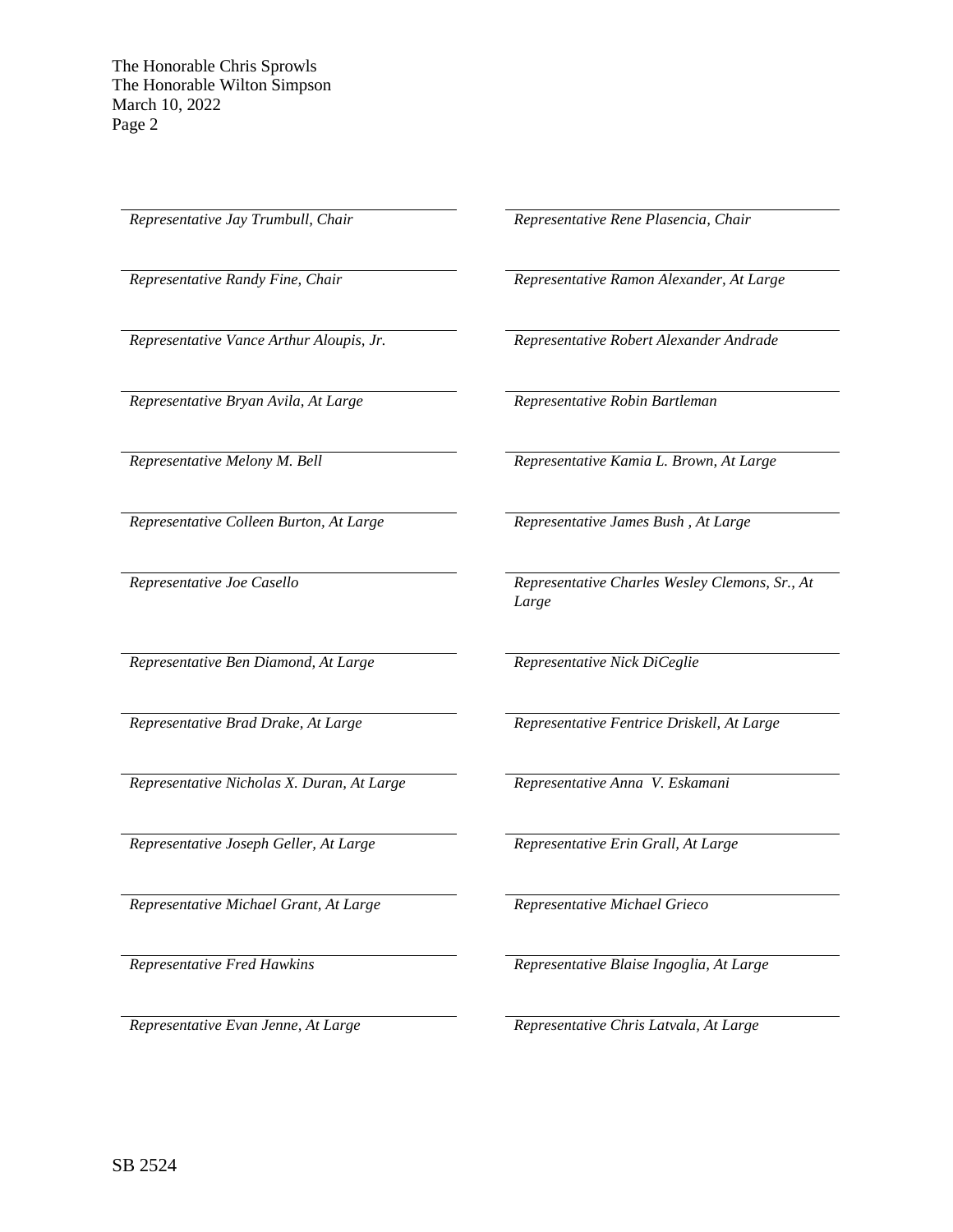*Representative Thomas J. Leek, At Large Representative Randall Scott Maggard*

*Representative Ralph E. Massullo, MD, At Large Representative Stan McClain*

*Representative Lawrence McClure, At Large Representative Travaris L. McCurdy*

*Representative Lauren Melo Representative Angela Nixon*

*Representative Anika Tene Omphroy, At Large Representative Bobby Payne, At Large*

*Representative Paul Renner, At Large Representative Alex Rizo*

*Representative Rick Roth, At Large Representative Jason Shoaf*

*Representative Keith L. Truenow Representative Kaylee Tuck*

*Representative Patricia H. Williams, At Large Representative Jayer Williamson, At Large*

*Representative Patt Maney Representative Amber Mariano*

*Representative Daniel Perez, At Large Representative Scott Plakon, At Large*

*Representative Spencer Roach Representative Anthony Rodriguez*

*Representative David Smith Representative Cyndi Stevenson, At Large*

*Representative Geraldine F. Thompson Representative Josie Tomkow, At Large*

*Representative Susan L. Valdés Representative Matt Willhite, At Large*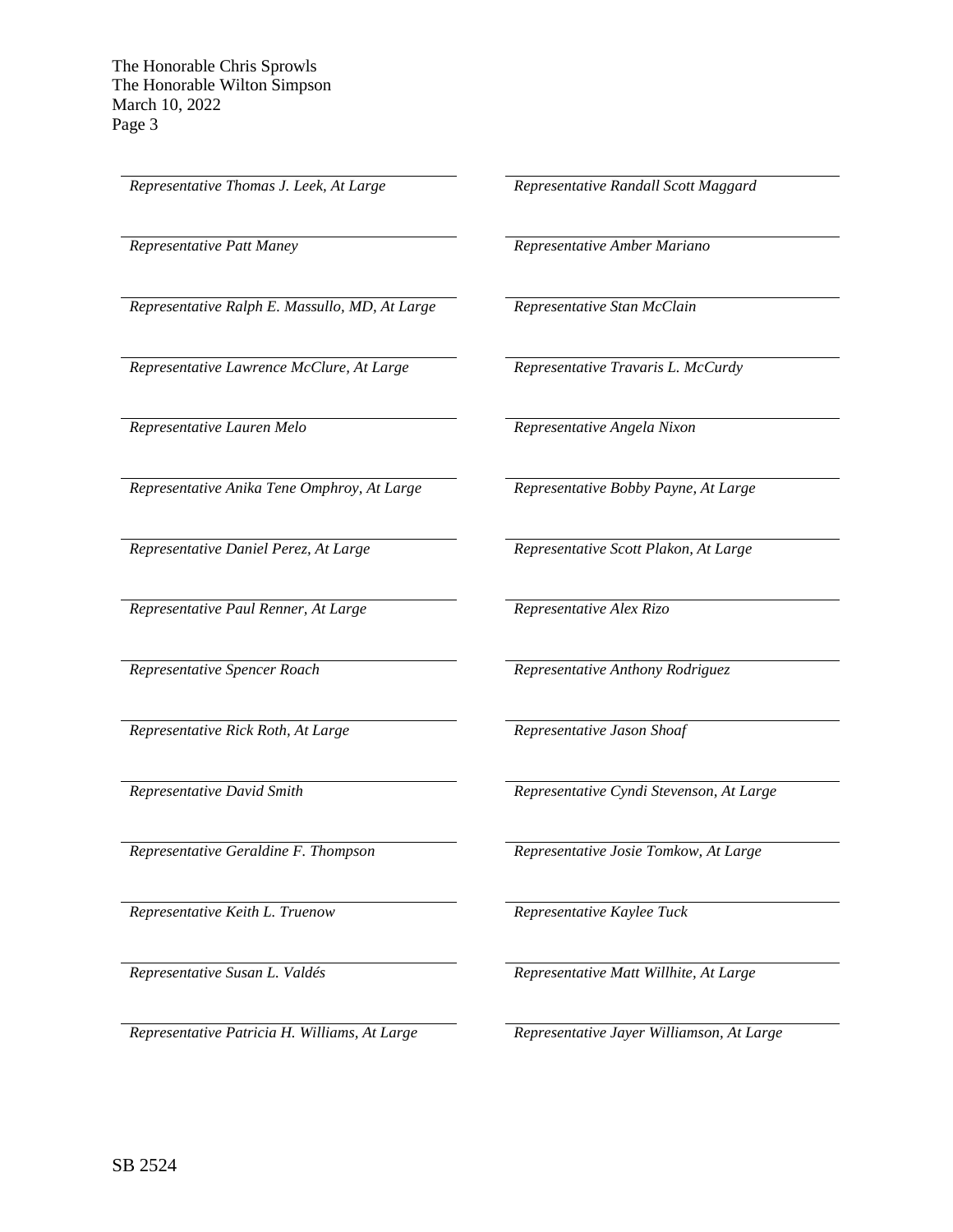*Representative Ardian Zika*

**Managers on the part of the House of Representatives**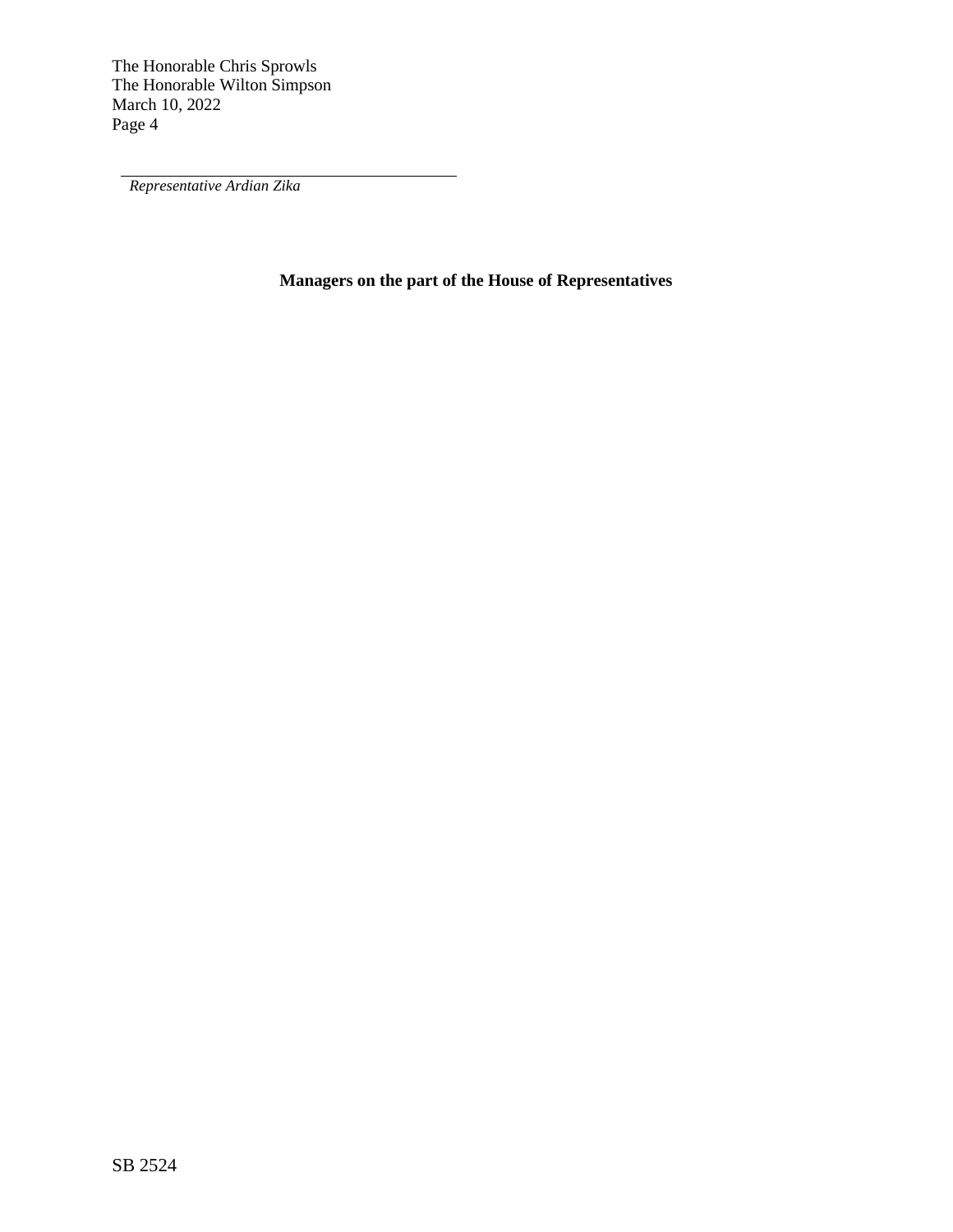*Senator Kelli Stargel, Chair Senator Ben Albritton Senator Loranne Ausley Senator Dennis Baxley Senator Aaron Bean, At Large Senator Lori Berman Senator Lauren Book, At Large Senator Jim Boyd Senator Randolph Bracy Senator Jennifer Bradley Senator Jason Brodeur Senator Doug Broxson Senator Danny Burgess Senator Janet Cruz Senator Manny Diaz Senator Gary M. Farmer Senator George B. Gainer Senator Ileana Garcia Senator Audrey Gibson, At Large Senator Joe Gruters Senator Gayle Harrell Senator Ed Hooper Senator Travis Hutson Senator Shevrin D. Jones Senator Debbie Mayfield, At Large*

*Senator Jason W. B. Pizzo Senator Tina Scott Polsky*

*Senator Kathleen Passidomo, At Large Senator Keith Perry, At Large*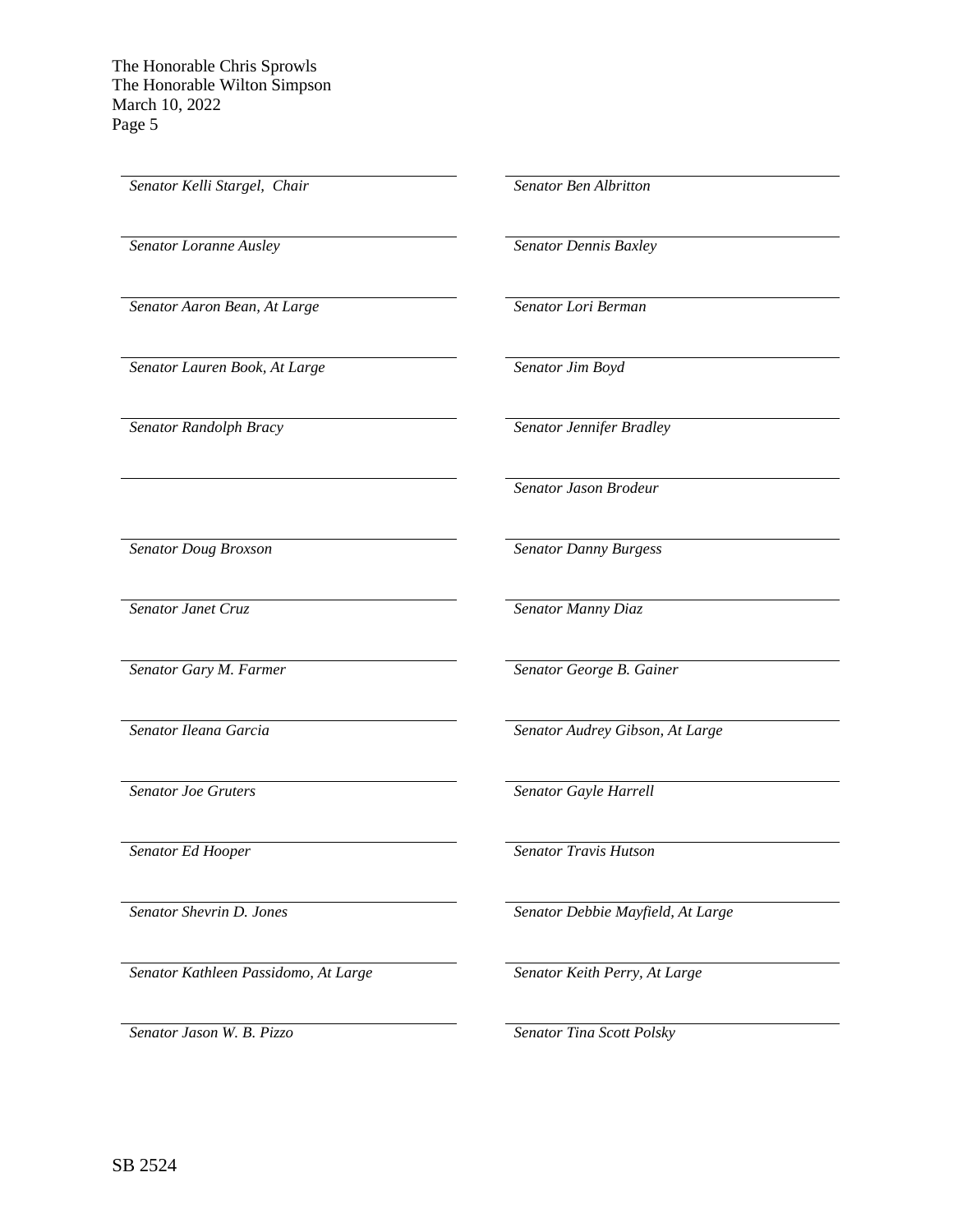*Senator Bobby Powell, At Large Senator Ray Wesley Rodrigues*

*Senator Ana Maria Rodriguez Senator Darryl Ervin Rouson, At Large*

*Senator Wilton Simpson Senator Linda Stewart, At Large*

*Senator Annette Taddeo Senator Victor M. Torres*

*Senator Tom A. Wright*

**Conferees on the part of the Senate**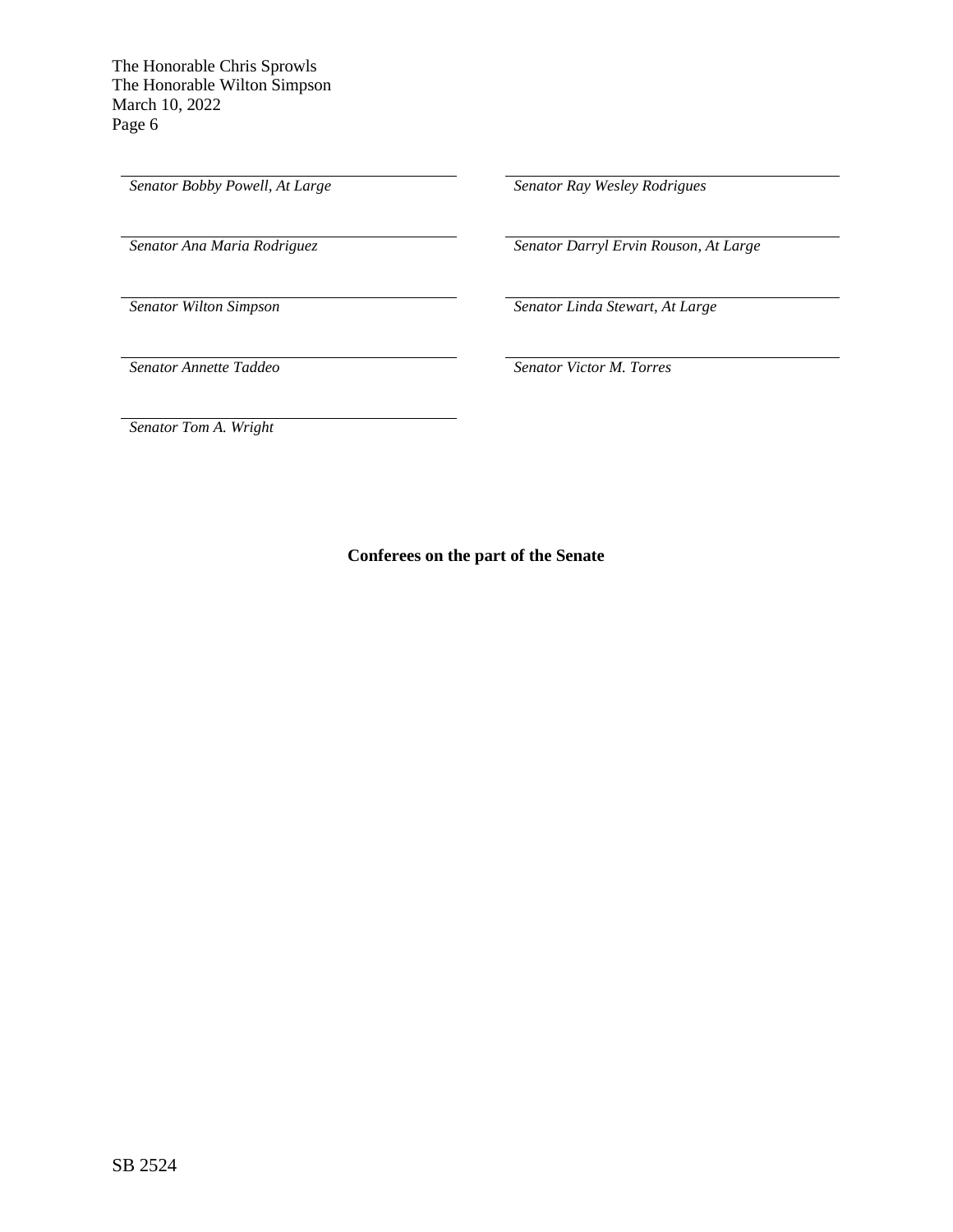The Conference Committee Amendment for SB 2524, relating to education funding, provides for the following:

**Section 1** amends s. 435.02, F.S., to include in the definition of 'specified agency' in the chapter of law related to employment screening school districts, lab schools, the Florida School for the Deaf and the Blind, the Florida Virtual School, virtual instruction providers, charter schools, hope operators, and private schools participating in an educational scholarship program.

**Section 2** modifies s. 435.12, F.S., to require school districts, lab schools, the Florida School for the Deaf and the Blind, the Florida Virtual School, virtual instruction providers, charter schools, hope operators, and private schools participating in an educational scholarship program to conduct background screenings using the Clearinghouse beginning January 1, 2023. These entities must be fully implemented into the Clearinghouse by January 1, 2024, or by a date determined by Agency for Health Care Administration (AHCA).

The AHCA must follow a staggered schedule when conducting rescreening for education entities entering the Clearinghouse:

- Employees last screened on or before June 30, 2019, must be rescreened by June 30, 2024;
- Employees last screened between July 1, 2019, and June 30, 2021, must be rescreened by June 30, 2025; and
- Employees last screened between July 1, 2021, through December 31, 2021, must be rescreened by June 30, 2026.

**Section 3** amends s. 464.0195, F.S., to revise the goals of the Florida Center for Nursing. The Florida Center for Nursing must conduct a statistically valid biennial data-driven gap analysis of the healthcare workforce. The gap analysis must include the Florida Center for Nursing's current law responsibilities to establish and maintain a database on nursing supply and demand in the state and how supply and demand impact the state's participation in the Nurse Licensure Compact.

**Section 4** amends 800.101, F.S., to provide criminal penalties for certain individuals for failing to report certain offenses against students by authority figures. A person commits a first degree misdemeanor if the person knowingly or willingly:

- Fails to make a report regarding an incident of an authority figure engaging in or soliciting sexual, romantic, or lewd conduct with a student;
- Submits false, inaccurate, or incomplete information while reporting an authority figure engaging in or soliciting sexual, romantic, or lewd conduct with a student; or
- Coerces or threatens another person with the intent to alter his or her testimony or written report regarding an incident of an authority figure engaging in or soliciting sexual, romantic, or lewd conduct with a student.

**Section 5** amends s. 943.0585, F.S., to prohibit individuals seeking employment in school districts, lab schools, the Florida School for the Deaf and the Blind, the Florida Virtual School,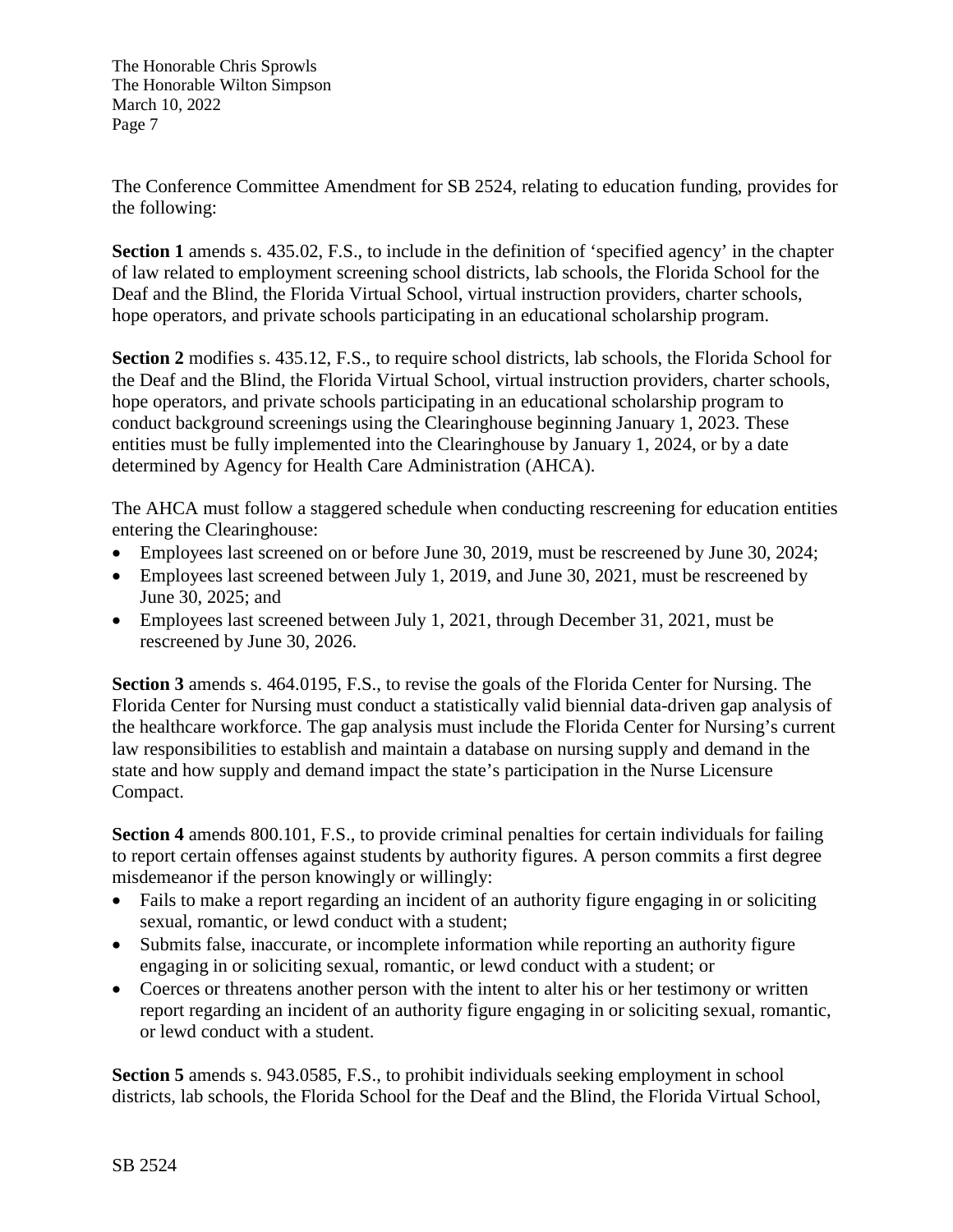virtual instruction providers, charter schools, hope operators, and private schools participating in an educational scholarship program from denying or failing to acknowledge arrests covered by an expunged record.

**Section 6** amends s. 943.059, F.S., to prohibit individuals seeking employment in school districts, lab schools, the Florida School for the Deaf and the Blind, the Florida Virtual School, virtual instruction providers, charter schools, hope operators, and private schools participating in an educational scholarship program from denying or failing to acknowledge arrests covered by a sealed record.

**Section 7** modifies s. 1001.51, F.S., to require school district superintendents to maintain records of any determination to withhold from a parent information regarding the provision of any services to support the mental, physical, or emotional well-being of the parent's minor child. Any determination must be child-specific and must be annually reviewed.

**Sections 8 and 9** amend s. 1001.92, F.S., to modify the criteria for awards under the State University System Performance-Based Incentive. The graduation rate for associate in arts transfer students is changed, for the 2022-2023 fiscal year, from a 2-year rate to a 3-year graduation rate. In addition, a new criterion is added to specify that any institution that has been found to have a substantiated violation of the anti-discrimination principles of individual freedom specified in s. 1000.05(4)(a), F.S., (contingent upon CS/HB 7 becoming law) is ineligible to receive performance funding during the next fiscal year following the year in which the violation is substantiated. Substantiated findings are those as determined by a court of law, a standing committee of the Legislature, or the Board of Governors.

**Section 10** amends s. 1002.31, F.S., which modifies provisions related to controlled open enrollment and requires school districts and charter schools to identify and disclose on their websites the capacity for its schools, by grade level, and to update such data every 12 weeks. Each virtual charter school and each school district with a contract with an approved virtual instruction provider must determine capacity based upon specified enrollment requirements. In addition, each district school board must adopt by rule and post on its website the process required to participate in controlled open enrollment. School districts must maintain a wait list of students who are denied access due to capacity and notify parents and accept students when capacity becomes available.

**Section 11** amends s. 1002.33, F.S., which modifies provisions related to charter schools and requires the Department of Education to develop a standard virtual charter school contract and renewal contract for use by the school district and the virtual charter school. A virtual charter school must comply with applicable controlled open enrollment requirements.

**Section 12** amends s. 1002.394, F.S., which modifies provisions related to the Family Empowerment Scholarship program and increases the base eligibility from 20,000 to 26,500 beginning in the 2022-2023 school year for the unique ability scholarship option. The act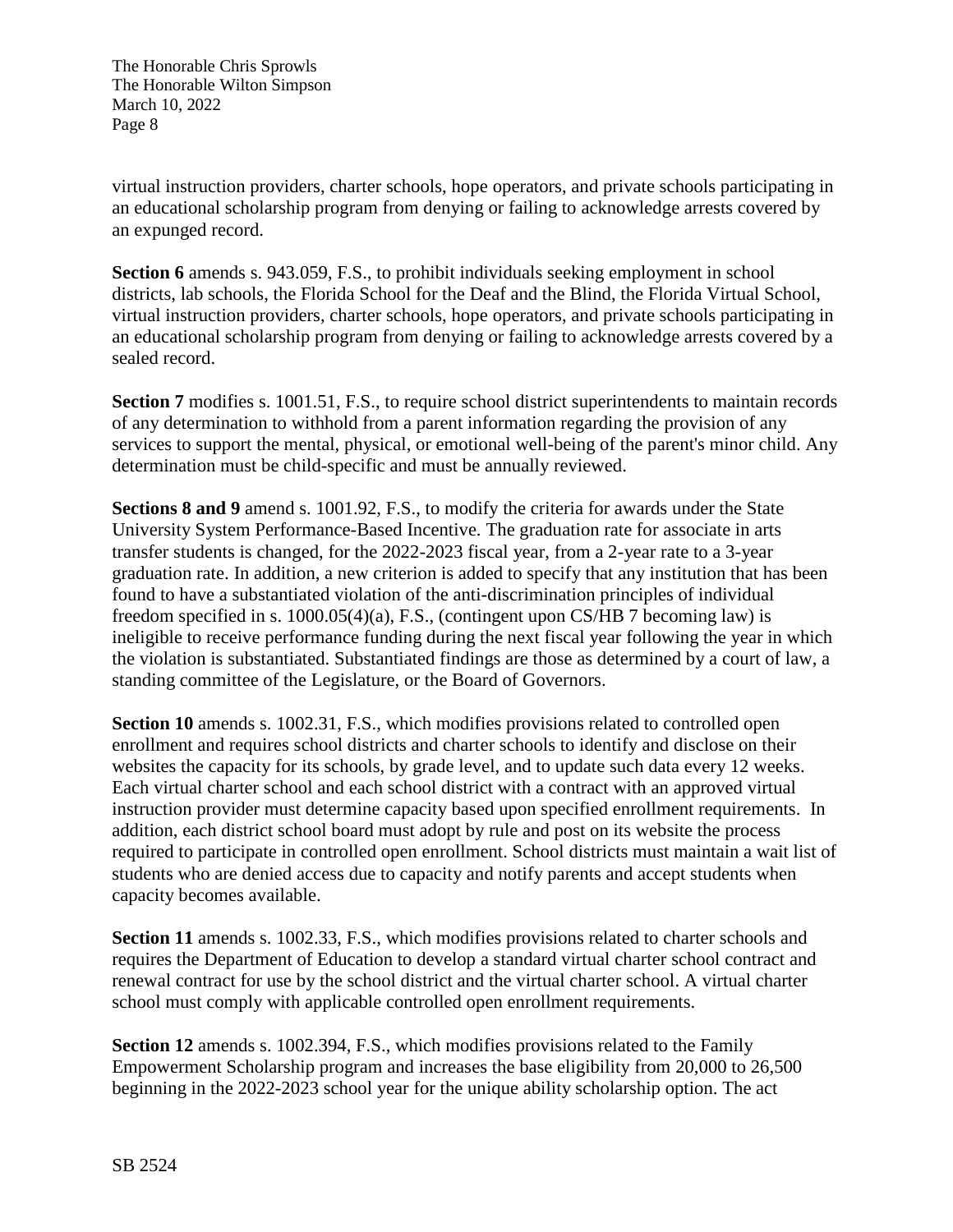maintains the current annual growth rate, however the growth rate goes into effect in the 2023- 2024 school year rather than the 2022-2023 school year. The act maintains the requirement that the Department of Education (DOE) complete a cross check of the list of participating students to verify eligibility, but removes the requirement that the cross-check be completed before to the distribution of each quarterly scholarship payment. The act adds a provision requiring the DOE to adjust scholarship payments to eligible nonprofit scholarship-funding organizations and recalculate the Florida Education Finance Program allocation for school districts upon completion of the cross-check. The act also modifies conditions for a student to be eligible for a scholarship outside of the maximum number of students authorized to participate in the program and increases the transportation scholarship option from \$750 to the per student amount expended by the school district on students riding a bus, whichever is greater.

**Section 13** amends s. 1002.395, F.S., which modifies provisions related to the Florida Tax Credit Scholarship program and maintains the requirement that the Department of Education (DOE) complete a cross check of the list of participating students to verify eligibility, but removes the requirement that the cross-check be completed before to the distribution of each quarterly scholarship payment and adds a provision requiring the DOE to adjust scholarship payments to eligible nonprofit scholarship-funding organizations upon completion of the cross-check. The act increases the transportation scholarship option from \$750 to the per student amount expended by the school district on students riding a bus, whichever is greater. The act also authorizes administrative expenses to include specified transportation programs.

**Section 14** amends s. 1002.40, F.S., which modifies provisions related to the Hope Scholarship program and maintains the requirement that the Department of Education (DOE) complete a cross check of the list of participating students to verify eligibility, but removes the requirement that the cross-check be completed before to the distribution of each quarterly scholarship payment and adds a provision requiring the DOE to adjust scholarship payments to eligible nonprofit scholarship-funding organizations upon completion of the cross-check.

**Section 15** modifies s. 1002.411, F.S., to align the eligibility for Reading Scholarship Accounts to that of the New Worlds Reading Initiative to now apply to students enrolled in a public school in kindergarten through grade 5, rather than students in grades 3 through 5, who have a substantial reading deficiency identified under s. 1008.25(5)(a), F.S., or who scored below a level 3 on the statewide, standardized English Language Arts assessment in the prior school year.

The act allows instructional personnel to provide services to students receiving a Reading Scholarship Account on the school campus outside of regular work hours.

**Section 16** amends s. 1002.421, F.S., to conform provisions to changes made by the act.

**Section 17** amends s. 1002.45, F.S., which modifies provisions related to virtual instruction programs (VIP) and authorizes an approved VIP provider to enroll students residing in the school district executing the contract with the provider as well as students in other school districts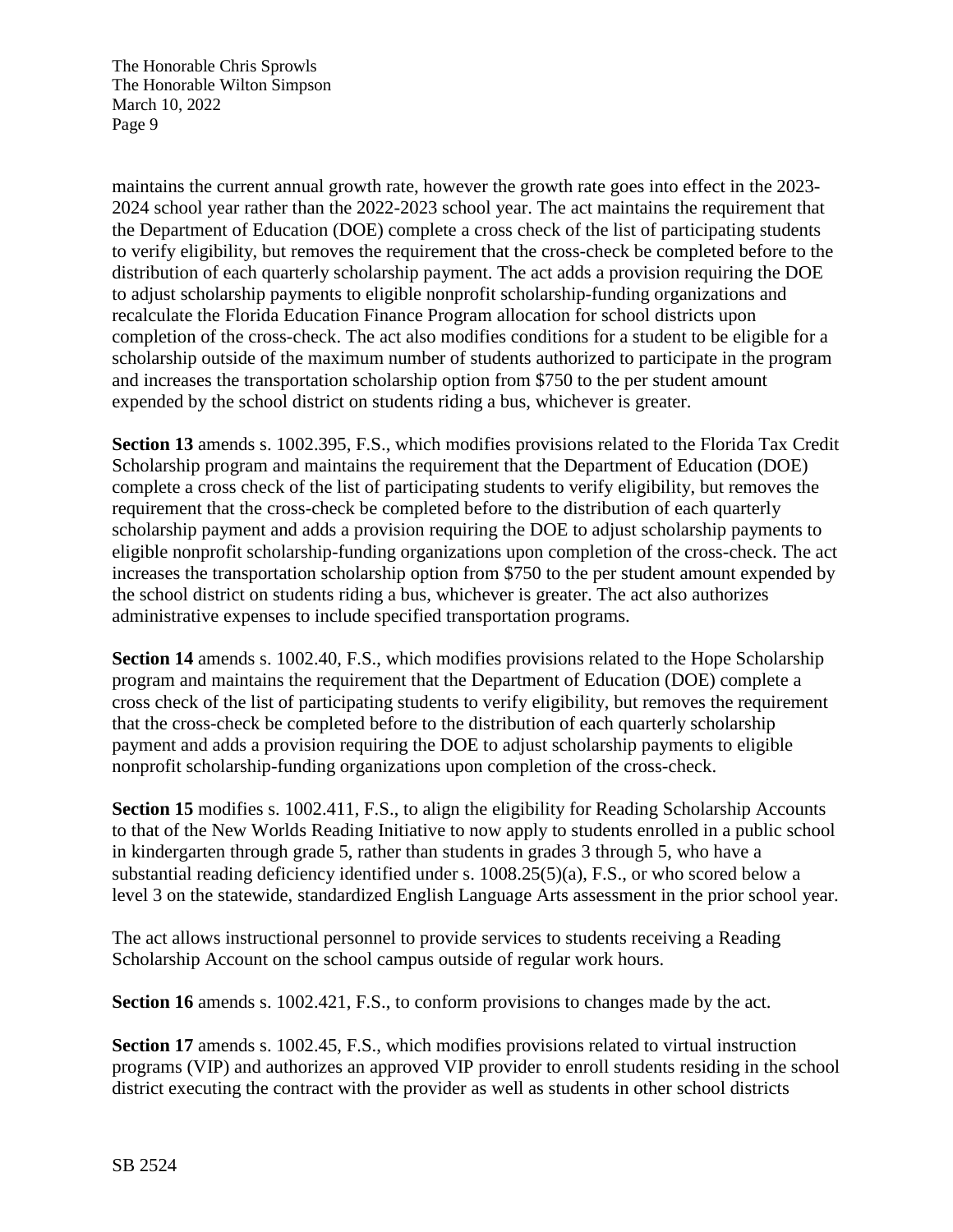throughout the state pursuant to the controlled open enrollment requirements. The act requires all VIPs to operate under its own Master School Identification Number as prescribed by the Department of Education, and requires approval of a VIP provider by the State Board of Education. In addition, the act modifies specified accountability and compliance requirements that an approved provider must meet to maintain approval.

The act also aligns the calculation methodology for determining the amount of funds that district virtual full time equivalent (FTE) students receive in the Florida Education Finance Program (FEFP) with the FEFP calculation methodology for students enrolled and reported by the Florida Virtual School, and specifies that only state FEFP funds can be used for out-of-district virtual FTE students enrolled in a school district VIP.

**Section 18** amends s. 1002.455, F.S., which modifies provisions related to eligibility for K-12 virtual instruction and clarifies that school districts must comply with specified enrollment requirements established in law.

**Section 19** amends s. 1002.81, F.S., to conform provisions to changes made by the act.

**Section 20** amends s. 1002.82, F.S., requiring the Department of Education to establish procedures for the calculation of the prevailing market rate and the annual collection of data; conforming cross-references to changes made by the act.

**Section 21** amends s. 1002.84, F.S., establishing the distribution methodology that early learning coalitions must use to distribute school readiness program funds to eligible providers; providing requirements for early learning coalitions.

**Section 22** amends s. 1002.85, F.S., revising the requirements for the school readiness program plan submitted to the Department of Education by early learning coalitions.

**Section 23** amends s. 1002.87, F.S., to conform provisions to changes made by the act.

**Section 24** amends s. 1002.89, F.S., providing for the determination of the school readiness program funding for early learning coalitions; providing requirements for such funding calculations.

**Section 25** amends s. 1002.895, F.S., providing for the determination of the market rate schedule; requiring the Department of Education to establish procedures for the annual collection of specified data; requiring the Department of Education to provide certain data to the Early Learning Programs Estimating Conference.

**Section 26** creates s. 1002.90, F.S., requiring the principals of the Early Learning Programs Conference to develop the official cost of care information; providing requirements for conference principals; requiring the Department of Education to provide conference principals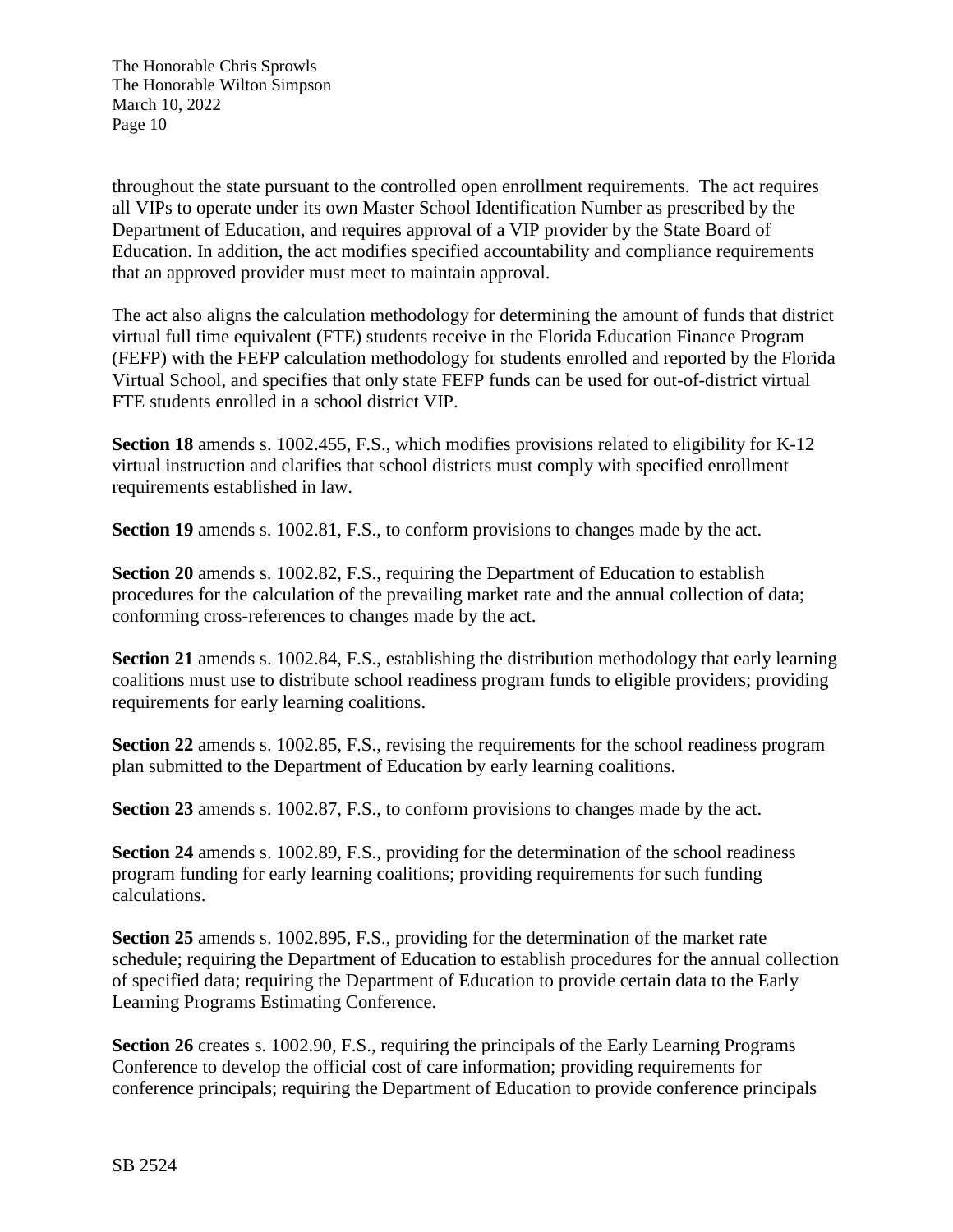with specified data; requiring the conference to annually provide the official cost-of-care information to the Legislature by a specified date.

**Section 27** amends s. 1002.92, F.S., requiring certain child care facilities to annually provide specified data to the statewide child care and resource and referral network.

**Section 28** amends s. 1002.995, F.S., to require, subject to an appropriation, the Department of Education to provide incentives to school readiness personnel and Voluntary Prekindergarten Education Program (VPK program) instructors who possess a reading certification or endorsement or a literacy micro-credential and teach students in the school readiness program or the VPK education program.

**Section 29** modifies s. 1003.485, F.S., to add to the purposes of the New Worlds Reading Initiative and responsibilities for the administrator. In addition to current law which requires students to be provided options for book topics or genres at the beginning of each school year, the act requires students to be provided the options upon enrollment. The act also:

- Defines "micro-credential" as evidence-based professional development activities that are competency-based, personalized, and on-demand.
- Requires educators to demonstrate their competence via evidence submitted and reviewed by trained evaluators.
- Maintains the purpose of the New Worlds Reading Initiative to improve literacy skills and instill a love of reading by providing high quality books to students in kindergarten through grade 5 who are reading below grade level and redefines the New Worlds Reading Initiative to also include:
	- o Improving the literacy skills of students kindergarten through grade 12.
	- o The provision of high-quality, free books to students.
	- o New World Reading Scholarship Accounts.
	- o The New Worlds Scholar program, which rewards high school students who instill a love of reading and improve the literacy skills of students in kindergarten through grade 3
	- o The micro-credential program which emphasizes strong core instruction and a tiered model of reading interventions for struggling readers.
	- o Incentives to reward educators who earn a micro-credential or reading endorsement and provide intensive interventions to students who struggle with reading.
- Adds to existing responsibilities of the administrator of the New Worlds Reading Initiative that the administrator must:
	- o Provide to teachers professional development and resources that correlate with the books provided through the initiative.
	- o Develop micro-credentials that require teachers to demonstrate competency to diagnose literacy difficulties and determine the appropriate range of literacy interventions, use evidence-based instructional and intervention practices, including evidence-based reading strategies identified by the Just Read, Florida! Office, and effectively use progress monitoring and intervention materials.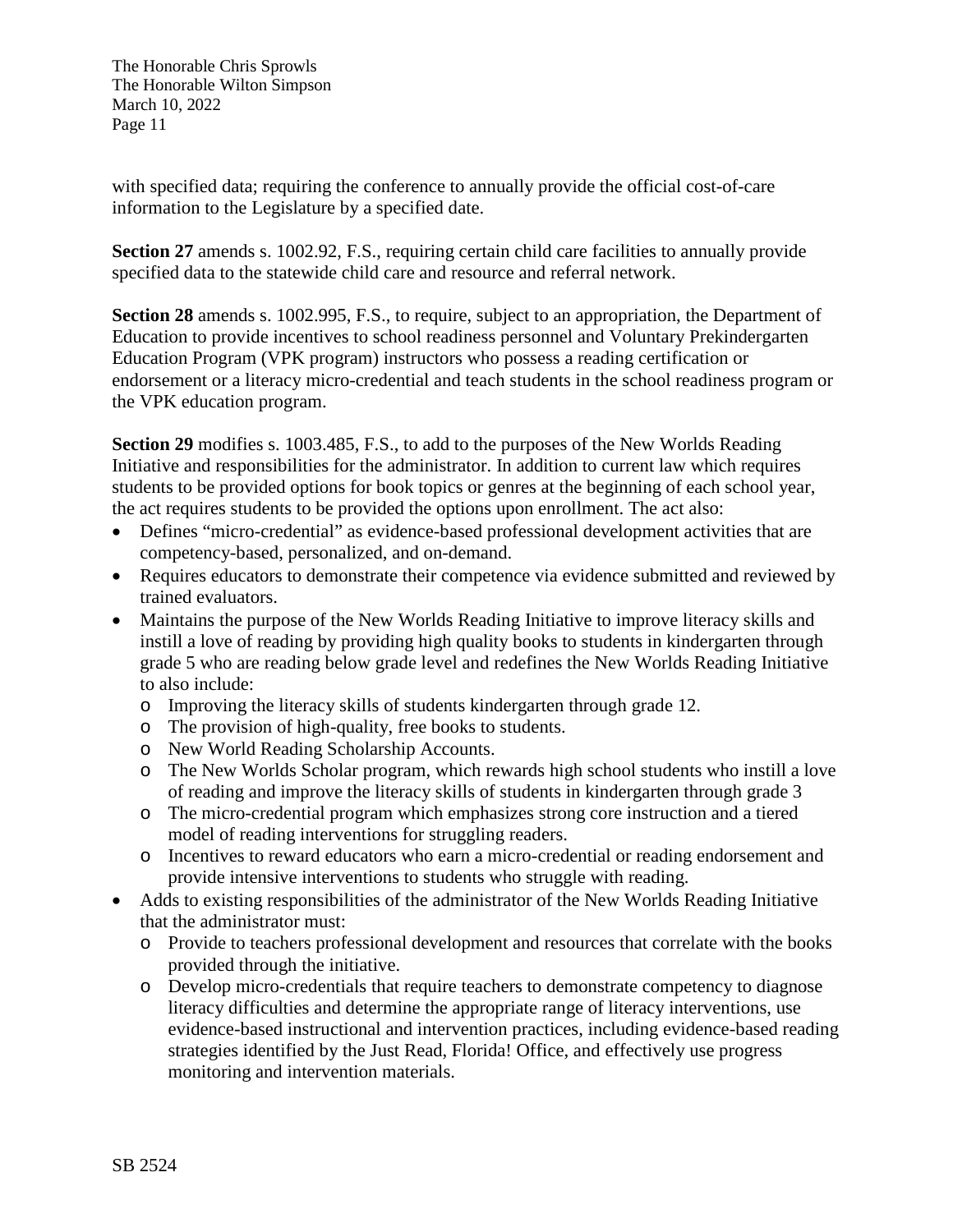**Section 30** modifies s. 1003.498, F.S., which specifies that funding for virtual courses must shall be as provided pursuant to the methodology established in the amendment.

**Section 31** modifies s. 1003.52, F.S., to require that eligible students enrolled in a juvenile justice education program be funded the same as students enrolled in a traditional public school funded in the Florida Education Finance Program (FEFP) and as specified in the General Appropriations Act.

**Section 32** amends s. 1003.621, F.S., to conform provisions to changes made by the act.

**Section 33** amends s. 1004.015, F.S., to revise the duties of the Florida Talent Development Council (FTDC). The act adds additional data that must be collected as part of the 10-year trend information on nursing education programs, including the outcomes of the Linking Industry to Nursing Education (LINE) Fund under s. 1009.896, F.S., or the Prepping Institutions, Programs, Employers, and Learners through Incentives for Nursing Education (PIPELINE) Fund under s. 1009.897, F.S., and the outcomes of graduates who received nursing student loan forgiveness.

**Section 34** amends s. 1004.04, F.S., to revise program evaluation criteria for teacher preparation programs to remove subgroup performance on statewide, standardized assessments and teacher retention and replace it with candidate readiness based on Florida Teacher Certification Examination (FTCE) passage rates and provide additional weight for placement in teacher shortage areas.

**Section 35** creates s. 1004.6496, F.S., to authorize the Board of Trustees of the University of Florida to use funds provided in the General Appropriations Act to establish the Hamilton Center for Classical and Civic Education as an academic unit within the University of Florida. The purpose of the center is to support teaching and research concerning the ideas, traditions, and texts that form the foundations of western and American civilization.

**Section 36** amends s. 1004.85, F.S., to revise the uniform core curricula for teacher preparation programs to include strategies that support evidence-based, standards-aligned content and grading practices. It authorizes the State Board of Education (SBE) to weight certain evaluation criteria and approve programs based on national accreditation. The act requires the SBE to adopt criteria for streamlining evaluations for small programs. The act requires that, beginning with candidates entering a program in the 2023-2024 school year, candidates in a traditional preparation program complete 60 hours of field experience before participating in a culminating field experience and candidates in an educator preparation institute complete a period of field experience as determined by SBE rule before becoming the teacher of record.

**Section 37** amends s. 1006.12, F.S., to conform provisions to changes made by the act.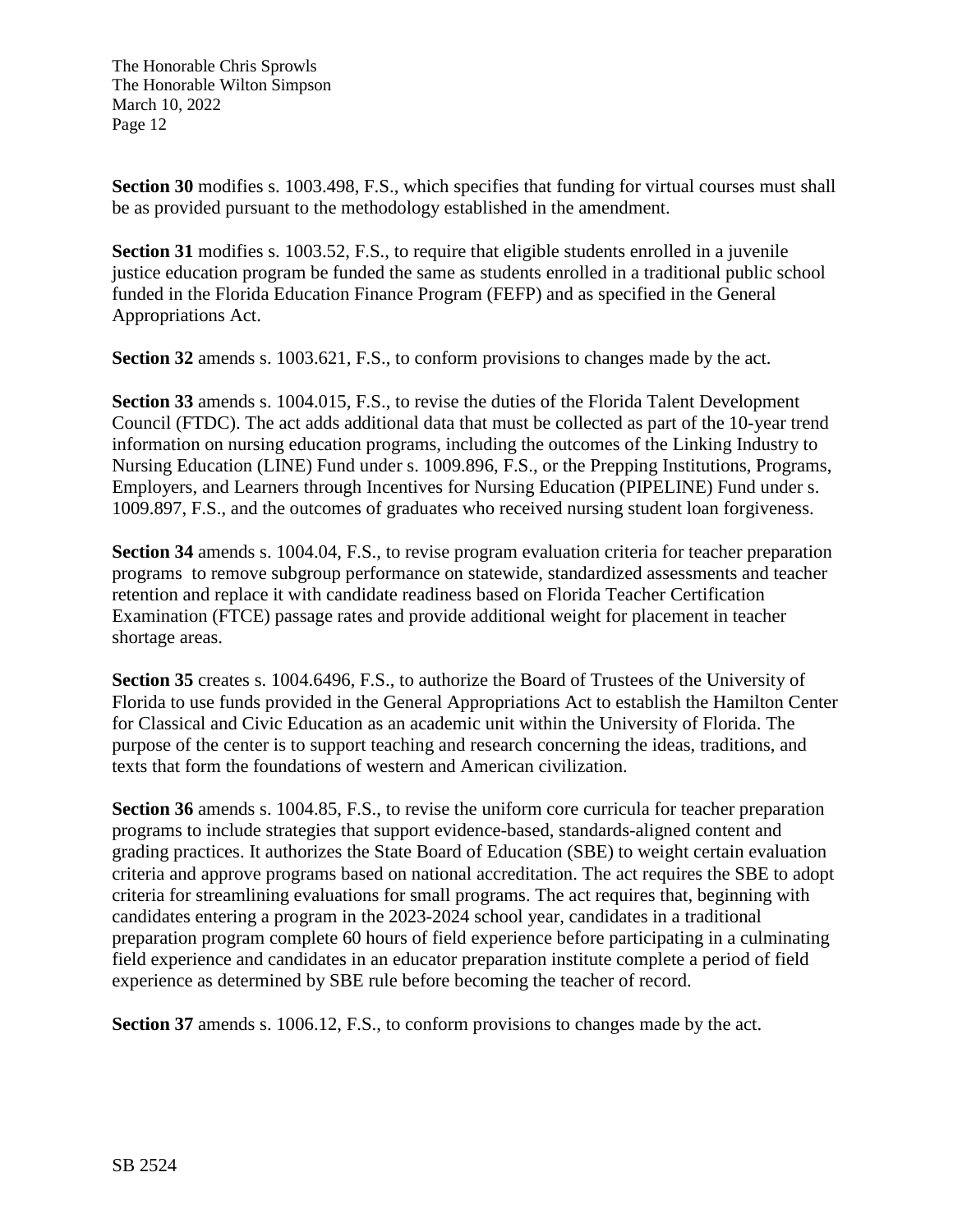**Section 38** amends s. 1006.22, F.S., which modifies provisions related to the safety and health of students being transported and expands flexibility for use of motor vehicles other than school buses.

**Section 39** amends s. 1006.27, F.S., which modifies provisions related to pooling of school buses and related purchases by district school boards and establishes the Driving Choice Grant Program with the Department of Education to improve access to reliable and safe transportation for students participating in public educational school choice and to support innovative solutions that increase the efficiency of public school transportation.

**Section 40** amends s. 1006.73, F.S., by requiring the Florida College System (FCS), State University System (SUS), and Florida Postsecondary Academic Library Network to provide specified support for certain open education resources (OER). The section requires the chancellors of the FCS and SUS to collaborate and take the lead in identifying and developing processes to coordinate and support the adaptation or development of OER. The section establishes the Student Open Access Resources (SOAR) Repository, a statewide, searchable database of open education resources. Additionally, the section establishes the SOAR Grant Program providing funding support to FCS and SUS institutions for the development and curation of open education resources and for migrating existing content to the SOAR Repository.

**Section 41** amends s. 1007.271, F.S., to specify that instructional materials for use in dual enrollment courses must be made available to all participating students free of charge, rather than only to public school students. This is consistent with the provisions in s. 1009.30, F.S., relating to reimbursements for instructional materials under the Dual Enrollment Scholarship Program.

**Section 42** creates s. 1007.36, F.S., to establish the Inclusive Transition and Employment Management (ITEM) Program and authorize financial support for the program that provides services to young adults with disabilities with transitional skills, education, and on-the-job experience to allow them to gain and retain employment.

**Section 43** amends s. 1008.33, F.S., to codify current practice that requires a school that initially receives a grade of "D" to begin implementing intervention and support strategies authorized in State Board of Education rule. Any school receiving an initial grade of "F" or two consecutive grades of "D" must continue to initiate the school improvement turnaround process, but may submit a turnaround plan prior to earning a second consecutive grade of "D." Additionally, the act provides school districts flexibility in implementing an external operator turnaround option by specifying services that may be contracted, including the option to contract with a charter school network as the external turnaround contractor. A school district and an outside entity that enter in a performance-based contract must establish the contract for a minimum of 2 years.

**Section 44** amends s. 1008.34, F.S.**,** to require the State Board of Education to annually review the school grading scale and to adjust the grading scale when more than 75 percent of schools of a school type (i.e. elementary, middle, high, or combination schools) receive a grade of "A" or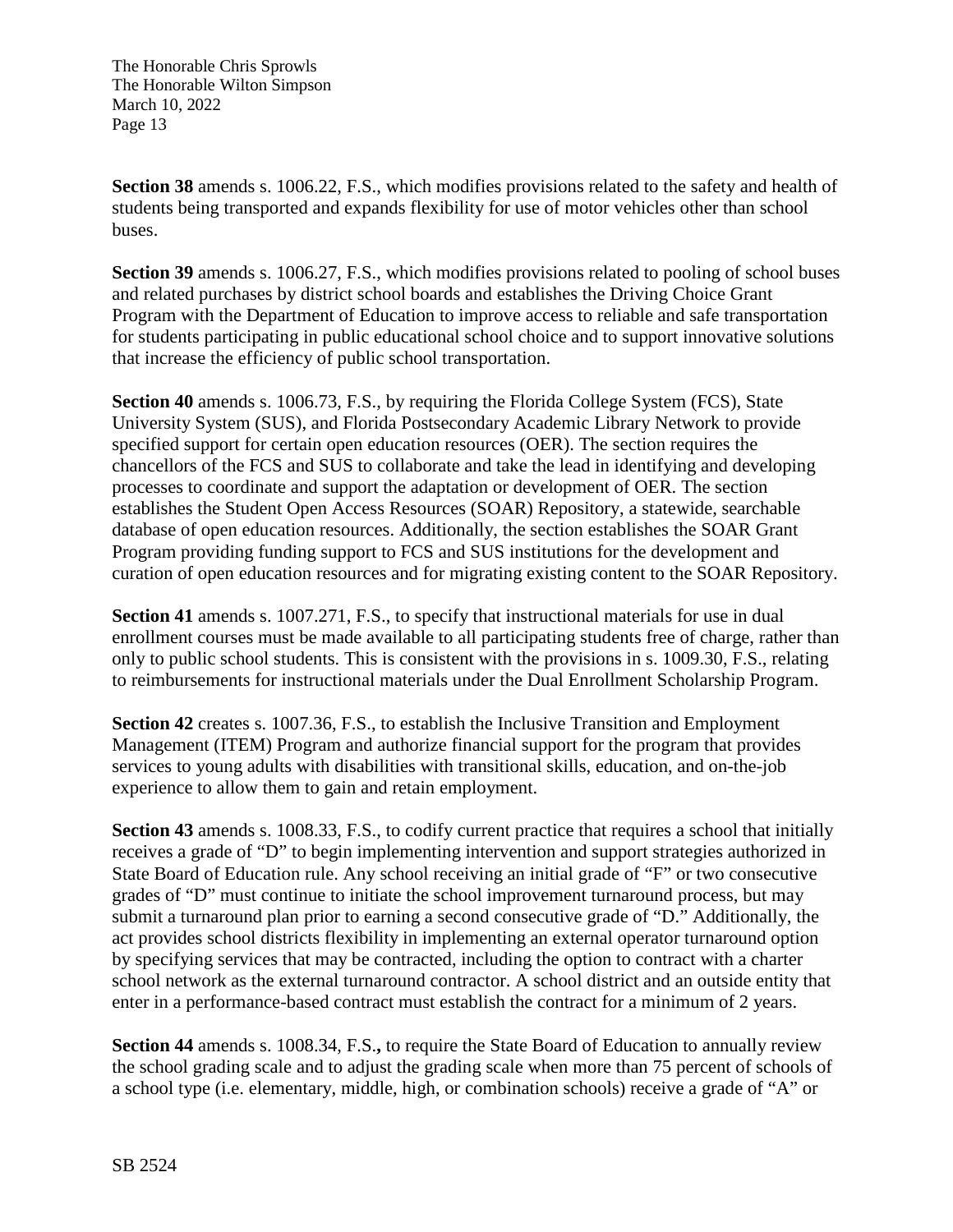"B." The adjustment must raise the minimum number of percentage points required for each grade to the next closest number ending in 5 or 0. The annual adjustments must be suspended upon the achievement upon a grading scale for each school type as specified in the act.

**Section 45** creates an unnumbered section of law requiring the Department of Education (DOE) to collect from each school district the range and median number of minutes, per school year, of time spent testing on district-required assessments and state-required assessments for students in grade PreK-5. The DOE must submit a report, annually, beginning January 1, 2023 through January 1, 2025, of the information collected from school districts and provide recommendations to minimize duplicative testing.

**Section 46** amends s. 1009.26, F.S., to increase the number of waiver-eligible Programs of Strategic Emphasis (PSE) from eight to 10. Beginning in the 2022-2023 academic year, students will be eligible to receive the tuition and fee waiver in two additional PSE, specifically in the critical workforce gap analysis category, as adopted by the Board of Governors.

**Section 47** amends s. 1009.30, F.S., to modify reimbursements under the Dual Enrollment Scholarship Program. The act modifies the timeline for reporting dual enrollment students and for reimbursements to specify that a postsecondary institution must report students within 30 days after the end of regular registration, and reimbursements must be distributed no later than 30 days after the end of the term.

**Section 48** modifies s. 1009.89, F.S., to require each institution eligible to receive funds under the Effective Access to Student Education Grant Program to post prominently on its website, by October 1 of each year, its performance on the metrics specified in law, as reported to the department.

**Section 49** modifies s. 1009.895, F.S., to expand the list of institutions eligible for the Open Door Grant Program to include school districts with eligible integrated education and training programs. Additionally, the act removes the requirement that students must complete a yearly Free Application for Federal Student Aid to be considered eligible for the Open Door Grant Program. Lastly, the act provides that an institution may cover the student's one-third of the cost of the program, based on student need, as determined by the institution.

**Section 50** creates s. 1009.896, F.S., to establish the Linking Industry to Nursing Education (LINE) Fund, a competitive grant program that provides matching funds, on a dollar-to-dollar basis, to participating institutions that partner with a healthcare provider to recruit faculty and clinical preceptors, increase capacity of high-quality nursing education programs, and increase the number of nursing education program graduates who are prepared to enter the workforce. The act also specifies institution eligibility and participation requirements, including reporting requirements. Additionally, the sections requires the Board of Governors and the State Board of Education to adopt regulations and rules, respectively, to administer the LINE Fund.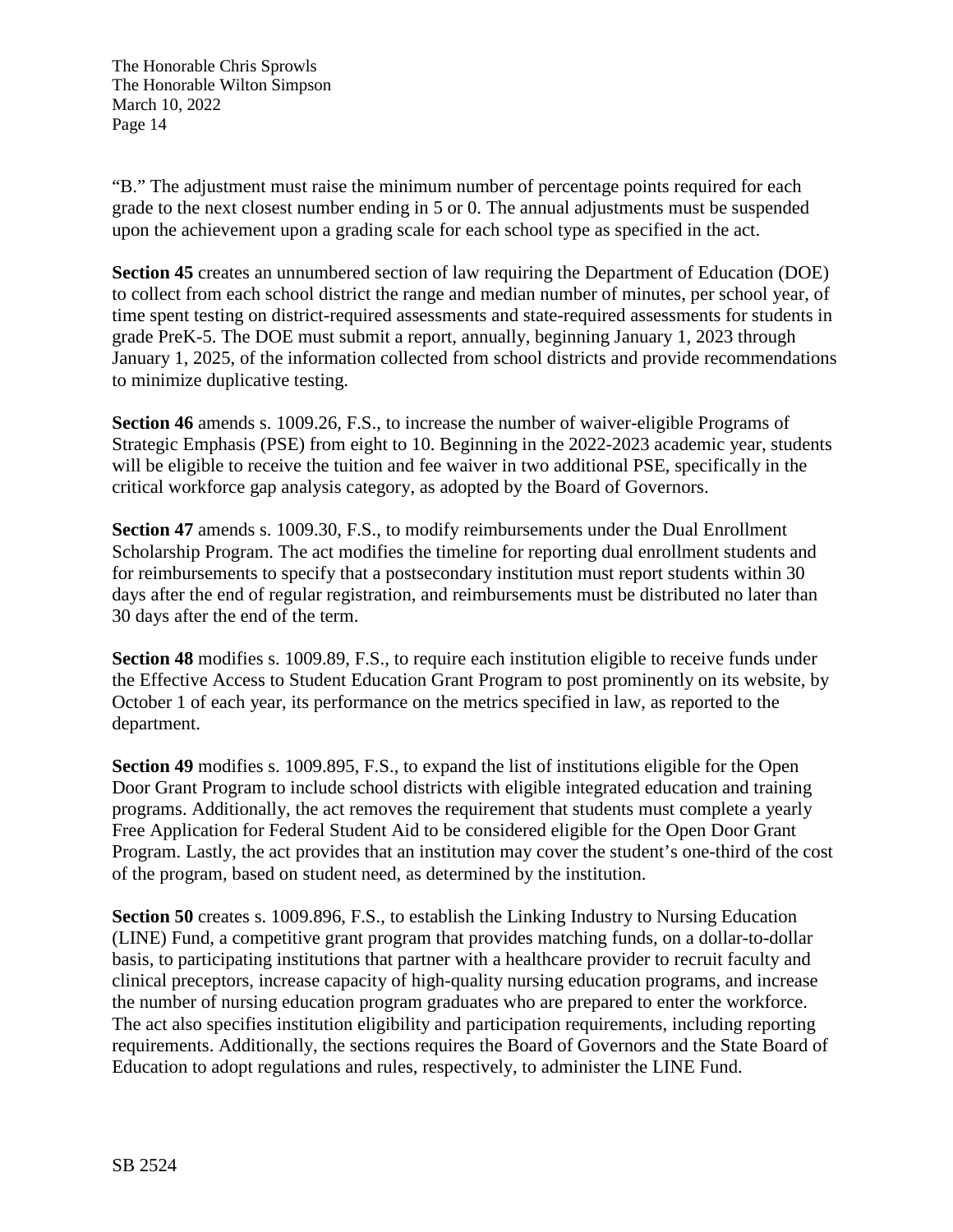**Section 51** creates s. 1009.897, F.S., to establish the Prepping Institutions, Programs, Employers, and Learners through Incentives for Nursing Education (PIPELINE) Fund to reward school districts, Florida College System (FCS) institutions, and State University System (SUS) institutions that meet nursing education program performance metrics.

**Section 52** modifies s. 1010.20, F.S., to increase the percent of funds that a school district must spend for juvenile justice programs, from 90 to 95 percent of the funds generated by such programs.

**Section 53** amends s. 1011.48, F.S., to specify that the fees for a university educational research center for child development are determined by the university board of trustees, and are not required to be approved by the Board of Governors.

**Section 54** modifies s. 1011.62, F.S., to include the district cost differential in the formula on determining the basic amount for current operation to be included in the Florida Education Finance Program. The act also increases from 24,000 to 30,000 the upper limit of school district full-time equivalent membership for that district to be eligible for the sparsity supplement. The act also provides schools flexibility in using funds from the evidence-based reading instruction allocation. The act:

- Removes the specific requirement for the 300 lowest performing schools to use the allocation to provide an additional hour of intensive reading instruction. The act provides flexibility for all schools to provide additional time per day in intensive reading instruction.
- Clarifies that reading coaches must be certified or endorsed in reading.
- Provides flexibility for professional development options by authorizing school boards to use funds from the allocation to help instructional personnel and certified prekindergarten teachers funded in the Florida Education Finance Program (FEFP) earn a certification, a credential, an endorsement, or advanced degree in scientifically researched and evidencebased reading instruction.
- Authorizes teachers or other district personnel who possess an early literacy micro-credential to teach summer camps for students in kindergarten through grade 5. The act does not modify the requirement that a retained grade 3 student in a summer reading camp be provided instruction by a teacher who is certified or endorsed in reading.
- Removes the requirement that scientifically researched and evidence-based supplemental instructional materials purchased with allocation funds must be identified by the Just Read, Florida! Office.
- Authorizes allocation funds to be used for incentives for instructional personnel and certified prekindergarten teachers funded in the FEFP who possess a reading certification or endorsement or a literacy micro-credential and provide educational support to improve student literacy.
- Authorizes allocation funds to be used to provide tutoring in reading.
- Authorizes intensive reading interventions to be provided by instructional personnel who possess a literacy micro-credential.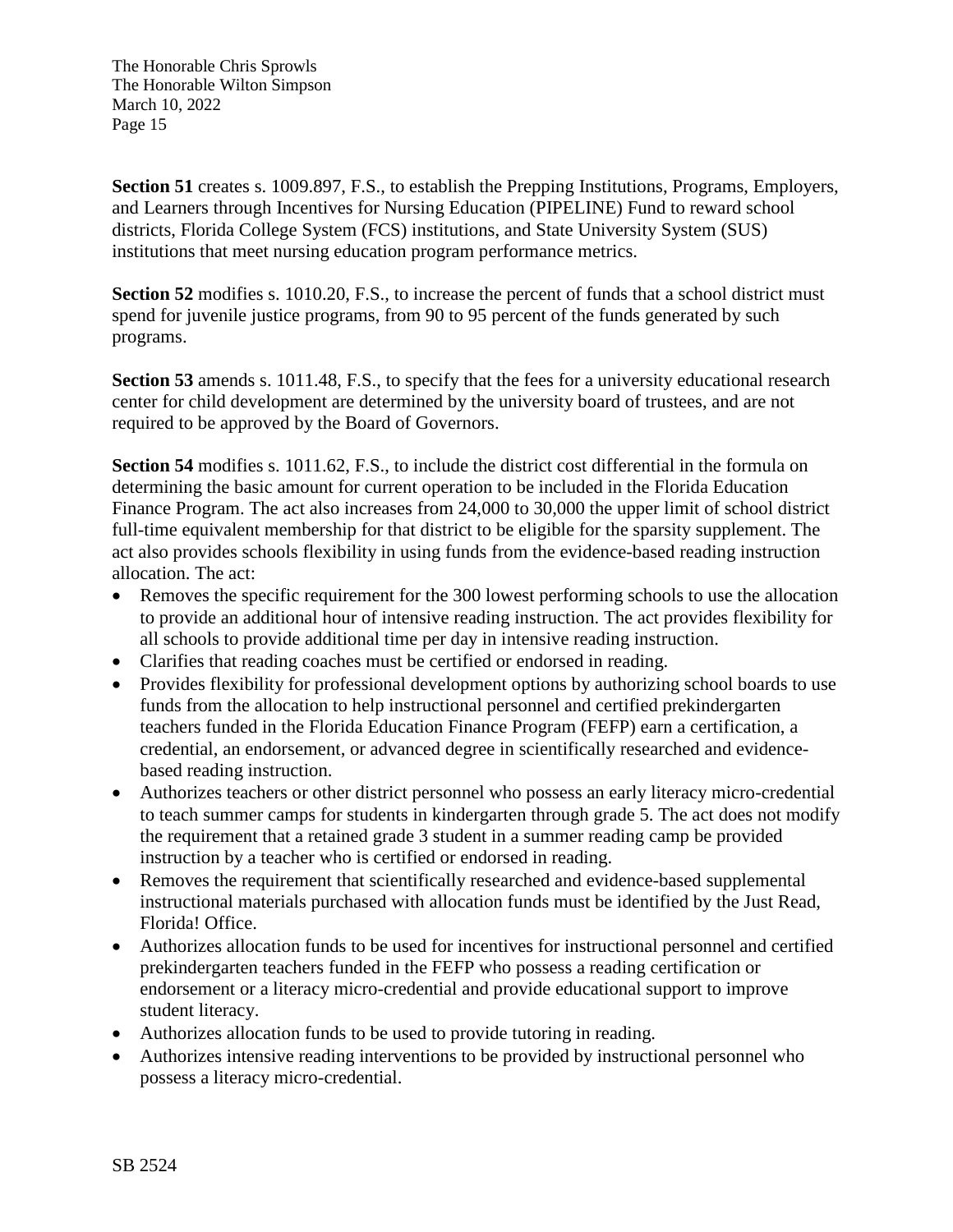The act removes the requirement for the Department of Education to prescribe the format for and approve district comprehensive reading plans. The act requires school districts to submit a comprehensive reading plan, approved by the applicable district school board, charter school governing board, or lab school board of trustees, in consultation with the State Regional Literacy Director, for the specific use of the evidence-based reading instruction allocation.

The act provides that instructional personnel who possess a literacy micro-credential and are delivering intensive reading interventions must be supervised by an individual who is certified or endorsed in reading. The act specifies that "supervision" means the ability to communicate by way of telecommunication with or physical presence of the certified or endorsed personnel for consultation and direction of the actions of the personnel with the micro-credential.

**Section 55** amends s. 1011.68, F.S., to expand the use of transportation funds to specify that student transportation funds may be used to pay for specified alternative vehicles when a school bus is impractical, or to support parents or carpools.

**Section 56** amends s. 1011.71, F.S., to conform provisions to changes made by the act.

**Section 57** amends s. 1012.22, F.S., to require that any compensation for longevity of service awarded to instructional personnel who are not on a performance pay salary schedule must be used in the calculation of salary adjustments for highly effective or effective teachers.

**Section 58** amends s. 1012.315, F.S., to clarify that a person is prohibited from becoming certified as a teacher if he or she is ineligible for an exemption from a disqualifying offense under s. 435.07, F.S., which enumerates eligibility for exemptions.

**Section 59** modifies s. 1012.32, F.S., to revise the procedure for background screenings, remove the right to appeal certain terminations, and revise provisions specifying financial responsibility and reimbursement for background screenings. Because charter schools will conduct background screenings using the Clearinghouse, the requirement that a district school board reimburse a charter school for the cost of background screening if the district school board fails to notify the charter school of eligible personnel or board members within a specified number of days is repealed.

**Section 60** requires that the changes to s. 1012.315, F.S., apply to individuals who are screened after January 1, 2024.

**Section 61** amends s. 1012.34, F.S., to clarify that the procedures established by the district school superintendent to evaluate the performance of instructional, administrative, and supervisory personnel are the standards of service to be offered to the public and are not subject to collective bargaining.